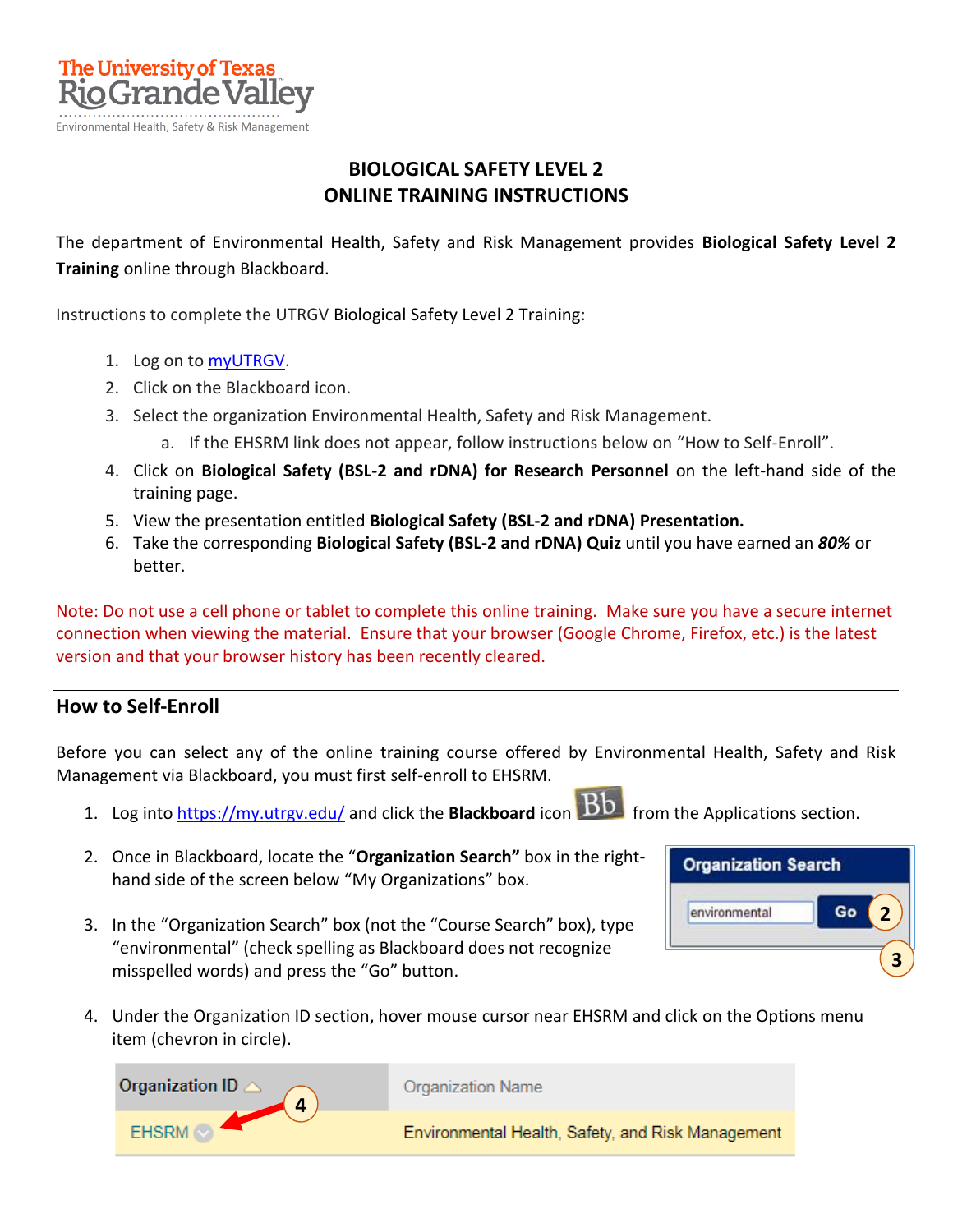

5. In the menu that opens, click "Enroll".

| Organization ID $\triangle$ | Organization Name                                 |
|-----------------------------|---------------------------------------------------|
| <b>EHSRM</b><br>5           | Environmental Health, Safety, and Risk Management |
|                             |                                                   |

6. In the next "Self Enrollment" page, press the "Submit" button.

| <b>Self Enrollment</b> |                                                                                       |                 |
|------------------------|---------------------------------------------------------------------------------------|-----------------|
|                        |                                                                                       | Cancel<br>Submi |
|                        | ENROLL IN ORGANIZATION: ENVIRONMENTAL HEALTH, SAFETY, AND RISK MANAGEMENT (DEHS_2016) |                 |
| Instructor:            | COLTT TEMPID, Ruben Zamora, Michelle Salazar, Joseph Rutledge                         | 6               |
| Description:           |                                                                                       |                 |

At this point, you will be enrolled in the course as a **Participant**. You will see Environmental Health, Safety and Risk Management listed in the **My Organizations** area.